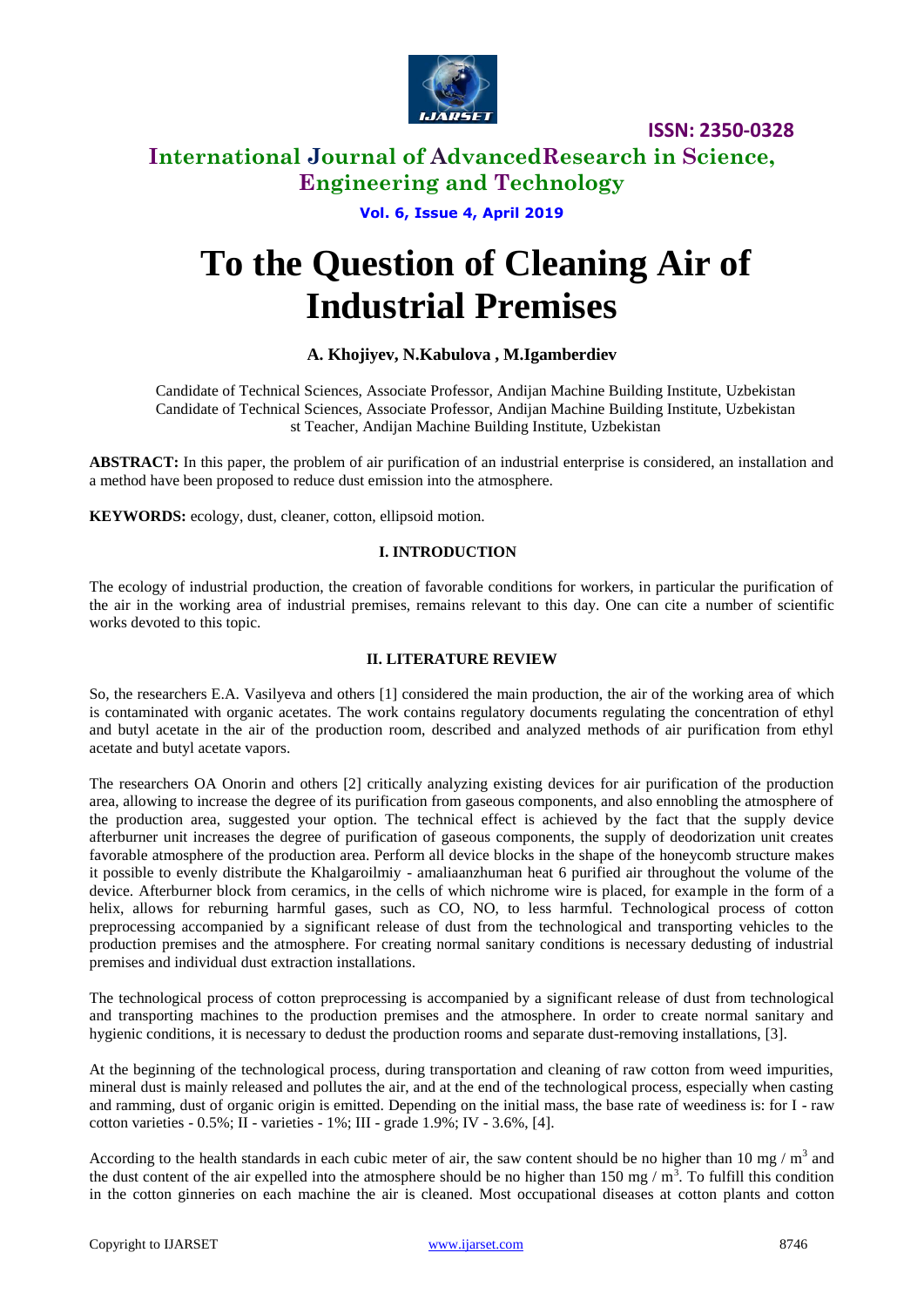

**ISSN: 2350-0328**

# **International Journal of AdvancedResearch in Science, Engineering and Technology**

## **Vol. 6, Issue 4, April 2019**

harvesting centers are associated with the entry of cotton dust containing free silica into the upper respiratory tract, [5]. The dust content of cotton can be relatively low - 10-30 mg /  $m<sup>3</sup>$ , however, this dust can contain up to 40-50% of mineral substances. When processing low grades of cotton, the dustiness of the air in the room can reach 400 mg /  $m<sup>3</sup>$ , but the mineral content of the dust is reduced to 13-16%.Studies have shown that with the use of the fibrous material purifier design developed by us, the dustiness of the atmosphere rises and amounts to  $-160$  mg / m<sup>3</sup> when processing Grade I; Grade II - -170 mg / m<sup>3</sup>; III and IV grades - 190 mg / m<sup>3</sup>; V - and VI-grades 200-210 mg / m<sup>3</sup>.

#### **III. WORKING OPERATIONS**

For air purification, we offer the following installation. The design of the device we developed is simple; a fan sucking in air flow helps separate the debris from fibrous materials and the injection fan cleans polluted air from waste and releases clean air to the atmosphere through the filter. (See figure 1.).

#### **IV.METHODOLOGY**

The device works as follows: a suction fan 3, built into a pipe with a diameter of 400 mm, a wall thickness of 3 mm, a height of 300 mm, connected to a pipe 2, draws dust from the cleaners at an air speed of 5 meters per second, mixed with air through the inlet 1 , and transfers it to a horizontal pipe 4, the wall thickness of which is 2 mm. On the right side of the pipe, an injection fan 5 is mounted, which blows air into the horizontal pipe at a discharge rate of 5 meters per second. At the end of the horizontal pipe there is a mesh filter cover 7, filled with a bucket, which, catching particles of fiber, leaves, stems, cinnamon, releases clean air into the atmosphere, fine dust (dust, sand ..) falls through hole 6, which is located from the edge of the cover at a distance of 50 mm where the canvas bag is placed. The filter cover is hinged, so that it can be conveniently opened and closed.

Studies have shown that particles of pigs, sucked by the fan along with the air, fall in the flow, injected by the second fan in a horizontal direction.



Fig.1. Air purifier for cotton ginning and processing machines.

1-inlet, 2-pipe, 3 – intake fan, 4– pressure pipe, 5-forcing fan, 6 – pressure wrench, 7-filter, 8 hole for heavy impurities exit waste, 9-hinge.

According to mathematical calculations, when two currents of air meet, an ellipsoid motion is formed in two seconds, then, after completing a second circular motion, under the action of a forcing fan, it turns into a horizontal motion.

#### **V. RESULTS OF RESEARCH**

When applying to the production of our proposed air purifier, several times reduced air debris released into the atmosphere from cleaning machines. Experiments show that during the processing of the I-grade, the dustiness of the air is  $10 \text{ mg}$  / m3; Grade II -  $15 \text{ mg}$  / m3; III - varieties -  $17 \text{ mg}$  / m3; IV - varieties -  $21 \text{ mg}$  / m3; V - grades -  $23 \text{ mg}$  /